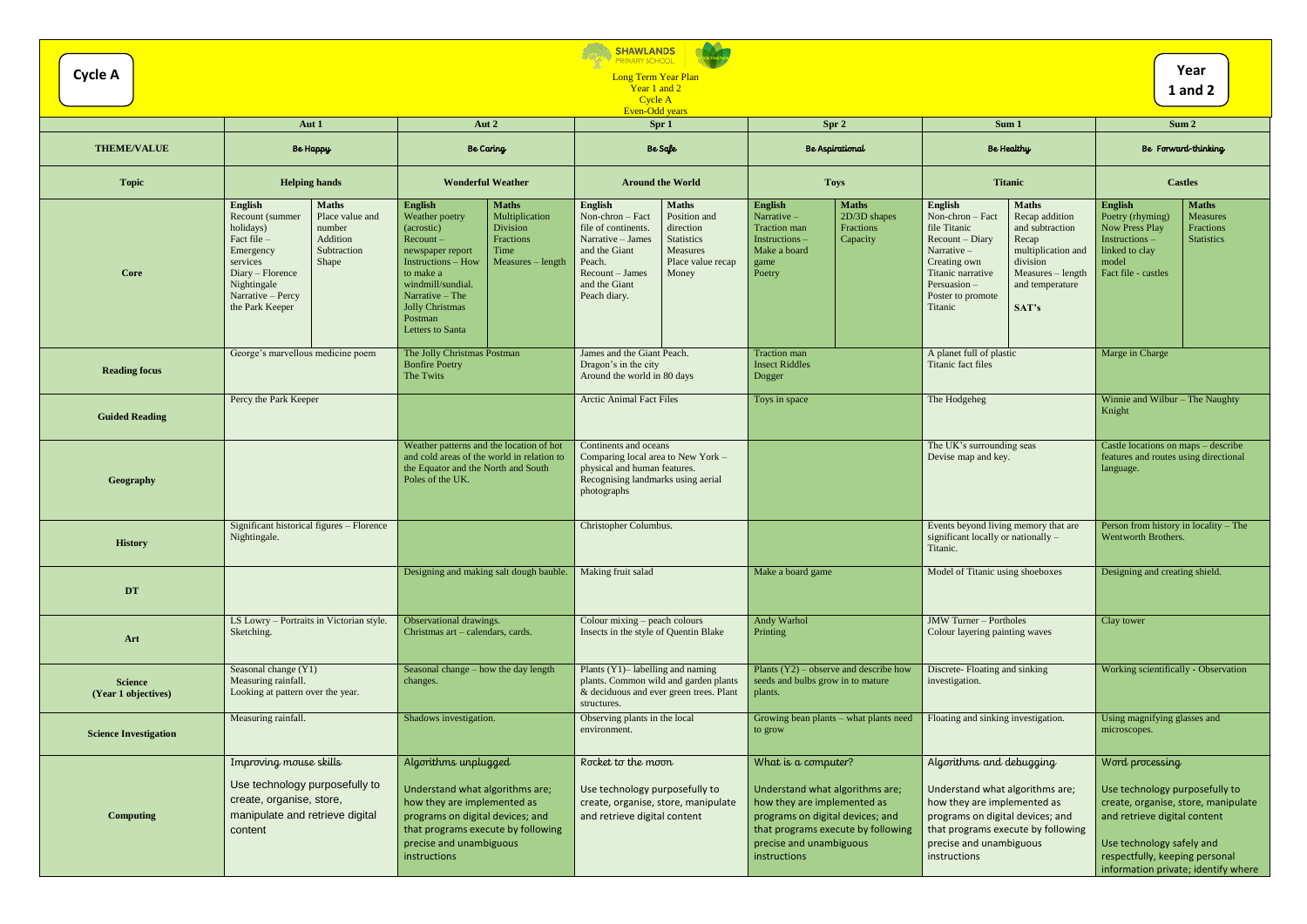|              | Recognise common uses of<br>information technology beyond<br>school<br>Use technology safely and<br>respectfully, keeping personal<br>information private; identify<br>where to go for help and support<br>when they have concerns about<br>content or contact on the internet<br>or other online technologies         | Create and debug simple programs<br>Use logical reasoning to predict the<br>behaviour of simple programs                                                                                                 |                                                                                                                                                                                                                                                                                        | Recognise common uses of<br>information technology beyond<br>school                                  |                                                                                                                                                                                                                                                                                                                                                                                                                                               | to go for help and<br>they have concern<br>or contact on the i<br>online technologie                                                                                                                                                                   |
|--------------|------------------------------------------------------------------------------------------------------------------------------------------------------------------------------------------------------------------------------------------------------------------------------------------------------------------------|----------------------------------------------------------------------------------------------------------------------------------------------------------------------------------------------------------|----------------------------------------------------------------------------------------------------------------------------------------------------------------------------------------------------------------------------------------------------------------------------------------|------------------------------------------------------------------------------------------------------|-----------------------------------------------------------------------------------------------------------------------------------------------------------------------------------------------------------------------------------------------------------------------------------------------------------------------------------------------------------------------------------------------------------------------------------------------|--------------------------------------------------------------------------------------------------------------------------------------------------------------------------------------------------------------------------------------------------------|
| RE           | Our Wonderful World<br>To identify things that make our world special.<br>To explore the Jewish, Christian and Islamic creation stories.<br>To explore the Hindu creation stories.<br>To explore different accounts of the creation of the sky and Heaven.<br>To explore different accounts of the creation of plants. | To explore different religious accounts of how animals and people were created                                                                                                                           | Special Books<br>To share special books.<br>To find out which books are special for different religions.<br>To find out about the special book for Jewish people.<br>To find out about the special book for Christian people.<br>To find out about the special book for Muslim people. |                                                                                                      | What do Hindus celebrate?<br>To find out what Hindus believe.<br>To find out about special occasions in a Hindu childhood.<br>To find out what happens at a Hindu wedding.<br>To find out about the Hindu festival of Divali.<br>To find out about the Hindu festival of Raksha Bandhan.<br>To find out about the Hindu festival of Ganesh Chaturthi                                                                                          |                                                                                                                                                                                                                                                        |
| <b>Music</b> | Hey You!                                                                                                                                                                                                                                                                                                               | Rhythm in the way we<br>walk and Bannan Rap                                                                                                                                                              | In the Groove                                                                                                                                                                                                                                                                          | Round and Round                                                                                      | Your Imagination                                                                                                                                                                                                                                                                                                                                                                                                                              | Reflect, Re<br>Rep                                                                                                                                                                                                                                     |
| <b>PSHE</b>  | Keeping / staying safe -<br>Road Safety <sup>17</sup> (Barnsley Health Statistic<br>$- A & E$ attendance)                                                                                                                                                                                                              | $\bullet$<br>Relationships-<br>Friendships<br>Fire Safety -                                                                                                                                              | Experiment with, create, select and combine sounds using the inter-related dimensions of music.<br>• Use their voices expressively and creatively by singing songs and speaking chants and rhymes<br><b>Feelings and Emotions-</b><br>Jealously                                        | • Play tuned and untuned instruments musically<br><b>Computer Safety -</b><br><b>Online Bullying</b> | <b>Our World-</b><br>Growing in our World                                                                                                                                                                                                                                                                                                                                                                                                     | Hazard Watch -<br>Is it safe to eat or dr.                                                                                                                                                                                                             |
|              | Keeping / staying healthy-<br><b>Washing Hands</b>                                                                                                                                                                                                                                                                     | <b>Hoax Calling</b><br><b>Being Responsible -</b>                                                                                                                                                        |                                                                                                                                                                                                                                                                                        |                                                                                                      |                                                                                                                                                                                                                                                                                                                                                                                                                                               |                                                                                                                                                                                                                                                        |
| PE           | Bat & ball and Net, Wall, Striking<br>& Fielding<br>Using bat and ball.<br>Develop agility, co-<br>ordination and balance<br>Tennis, Cricket, Rounders, Table<br>Tennis, Volley Ball<br>Visitors - parents with different jobs.                                                                                        | Water spillages<br><u> Games-Invasion</u><br>Developing team games and<br>developing tactics for Attacking V<br>Defending.<br>Team Work/individual<br>Football, Rugby, Benchball,<br>Basketball, Hockey, | Gymnastics & Health, Exercise &<br><b>Fitness</b><br>Perform dances using simple<br>movement patterns.<br>master basic movements<br>including developing balance,<br>agility and co-ordination, and<br>begin to apply these in a<br>range of activities                                | Dance and movement<br>Simple movement patterns.<br>Repeat short routine<br>Visit to Locke Park.      | <b>Bat &amp; ball and Net, Wall, Striking</b><br>& Fielding<br>Using bat and ball.<br>Develop agility, co-<br>ordination and balance<br>master basic movements including<br>running, jumping, throwing and<br>catching, as well as developing<br>balance, agility and co-<br>ordination, and begin to apply<br>these in a range of activities<br>Tennis, Cricket, Rounders, Table<br>Tennis, Volley Ball<br>Now Press Play - maps (geography) | Athletics and O&A<br>master basic mov<br>running, jumping<br>as well as develop<br>agility and co-ord<br>begin to apply the<br><i>activities</i><br>Master basic mov<br>jumping, throwing<br>Basic outdoor cho<br>competitions<br>Conisborough castle. |

|                                                                                                                                                                                                                                                                                                                                                                                                          | to go for help and support when<br>they have concerns about content<br>or contact on the internet or other<br>online technologies                                                                                                                                                                                                                 |
|----------------------------------------------------------------------------------------------------------------------------------------------------------------------------------------------------------------------------------------------------------------------------------------------------------------------------------------------------------------------------------------------------------|---------------------------------------------------------------------------------------------------------------------------------------------------------------------------------------------------------------------------------------------------------------------------------------------------------------------------------------------------|
| What do Hindus celebrate?<br>To find out what Hindus believe.<br>To find out about special occasions in a Hindu childhood.<br>To find out what happens at a Hindu wedding.<br>To find out about the Hindu festival of Divali.<br>To find out about the Hindu festival of Raksha Bandhan.<br>To find out about the Hindu festival of Ganesh Chaturthi                                                     |                                                                                                                                                                                                                                                                                                                                                   |
| Your Imagination                                                                                                                                                                                                                                                                                                                                                                                         | Reflect, Rewind and<br>Replay                                                                                                                                                                                                                                                                                                                     |
| ensions of music.<br>nts and rhymes<br><b>Our World-</b><br>Growing in our World                                                                                                                                                                                                                                                                                                                         | <b>Hazard Watch -</b><br>Is it safe to eat or drink?                                                                                                                                                                                                                                                                                              |
| <u>Bat &amp; ball and Net, Wall, Striking</u><br>& Fielding<br>Using bat and ball.<br>Develop agility, co-<br>ordination and balance<br>master basic movements including<br>running, jumping, throwing and<br>catching, as well as developing<br>balance, agility and co-<br>ordination, and begin to apply<br>these in a range of activities<br>Tennis, Cricket, Rounders, Table<br>Tennis, Volley Ball | <u>Athletics and O&amp;A</u><br>master basic movements including<br>running, jumping and throwing,<br>as well as developing balance,<br>agility and co-ordination, and<br>begin to apply these in a range of<br>activities<br>Master basic movements (running,<br>jumping, throwing and balances)<br>Basic outdoor challenges and<br>competitions |
| Now Press Play - maps (geography)                                                                                                                                                                                                                                                                                                                                                                        | Conisborough castle.<br>Now Press Play - Castles (history)                                                                                                                                                                                                                                                                                        |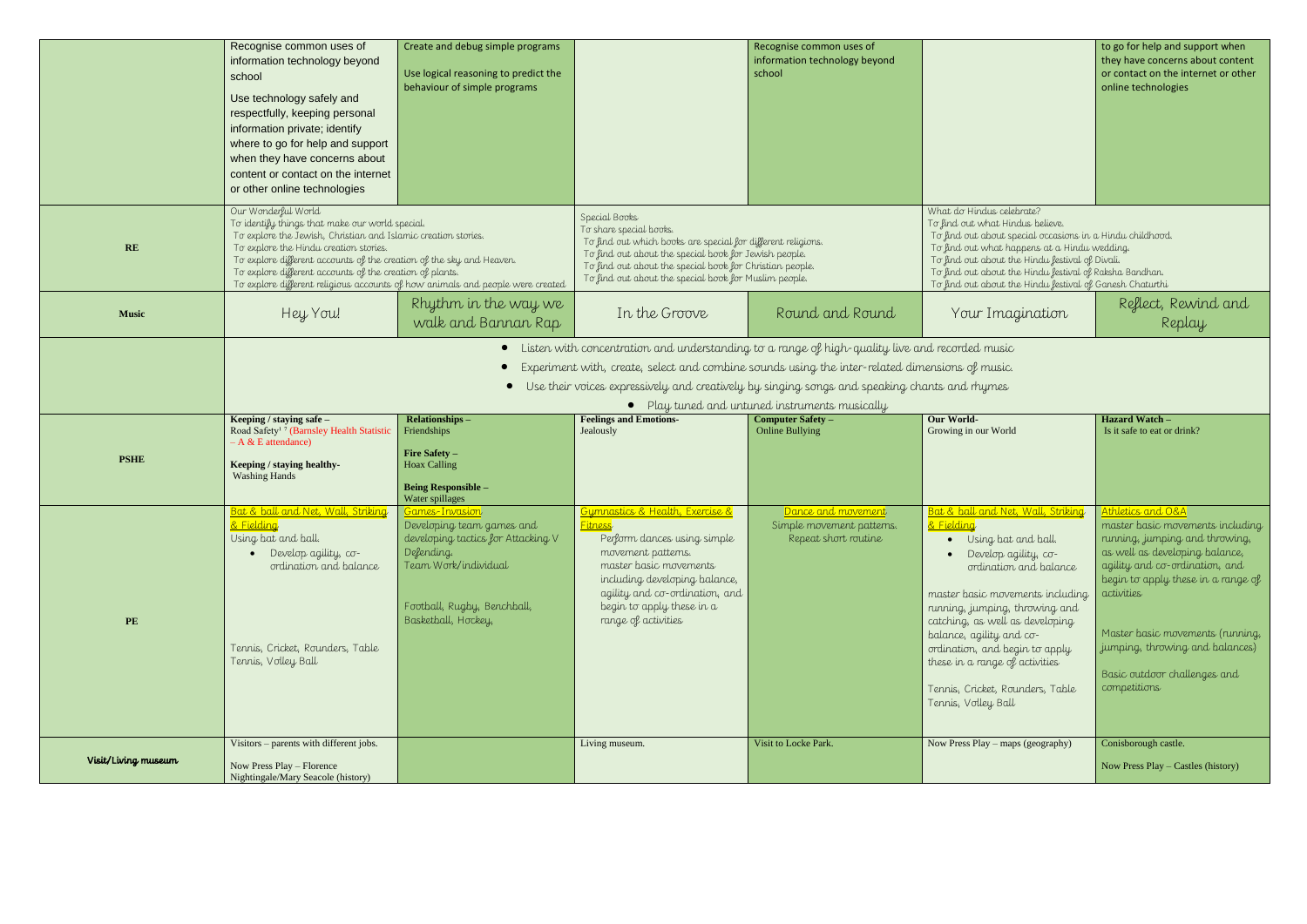|                                       |                                                                                                                                                                                                                                                                                                        |                                                                                                                                                                                                                                                                                                                  | <b>SHAWLANDS</b><br><b>PRIMARY SCHOOL</b>                                                                                                                                                                                                                                                                                        |                                                                                                                                                                                                                     |                                                                                                                                                                                                      |                                                                                                                                                                                 |  |
|---------------------------------------|--------------------------------------------------------------------------------------------------------------------------------------------------------------------------------------------------------------------------------------------------------------------------------------------------------|------------------------------------------------------------------------------------------------------------------------------------------------------------------------------------------------------------------------------------------------------------------------------------------------------------------|----------------------------------------------------------------------------------------------------------------------------------------------------------------------------------------------------------------------------------------------------------------------------------------------------------------------------------|---------------------------------------------------------------------------------------------------------------------------------------------------------------------------------------------------------------------|------------------------------------------------------------------------------------------------------------------------------------------------------------------------------------------------------|---------------------------------------------------------------------------------------------------------------------------------------------------------------------------------|--|
| <b>Cycle B</b>                        | Year<br><b>Long Term Year Plan</b><br><b>1</b> and 2<br>Year 1 and 2                                                                                                                                                                                                                                   |                                                                                                                                                                                                                                                                                                                  |                                                                                                                                                                                                                                                                                                                                  |                                                                                                                                                                                                                     |                                                                                                                                                                                                      |                                                                                                                                                                                 |  |
| Cycle B<br>Odd-Even years             |                                                                                                                                                                                                                                                                                                        |                                                                                                                                                                                                                                                                                                                  |                                                                                                                                                                                                                                                                                                                                  |                                                                                                                                                                                                                     |                                                                                                                                                                                                      |                                                                                                                                                                                 |  |
|                                       | Aut 1 (7.5 weeks)                                                                                                                                                                                                                                                                                      | Aut 2 (7 weeks)                                                                                                                                                                                                                                                                                                  | Spr 1 (7 weeks)                                                                                                                                                                                                                                                                                                                  | Spr 2 (6 weeks)                                                                                                                                                                                                     | Sum 1 (5 weeks)                                                                                                                                                                                      | Sum 2 (7 weeks)                                                                                                                                                                 |  |
| <b>THEME/VALUE</b>                    | <b>Be Happy</b>                                                                                                                                                                                                                                                                                        | <b>Be Caring</b>                                                                                                                                                                                                                                                                                                 | Be Safe                                                                                                                                                                                                                                                                                                                          | Be Aspirational                                                                                                                                                                                                     | Be Healthy                                                                                                                                                                                           | Be Forward-thinking                                                                                                                                                             |  |
| <b>Topic</b>                          | <b>Superheroes</b>                                                                                                                                                                                                                                                                                     | Let's celebrate                                                                                                                                                                                                                                                                                                  | 'Great' Britain                                                                                                                                                                                                                                                                                                                  | When you believe                                                                                                                                                                                                    | <b>Go wild</b>                                                                                                                                                                                       | Go wild                                                                                                                                                                         |  |
| Core                                  | <b>Maths</b><br><b>English</b><br>Place value and<br>Recount -<br>summer holidays<br>number<br>Addition<br>$(1$ weeks)<br>Description-<br>Subtraction<br>character marvel<br>Shape<br>$(1$ week)<br><u>Narrative –</u><br>Supertato (3<br>$w$ ks)<br>Fact file – the life<br>of tom moore (1)<br>week) | English<br><b>Maths</b><br>Bonfire poetry (1<br>Multiplication<br>Division<br>week)<br>Instructions-<br>Fractions<br>Time<br><b>Scarecrows</b><br>Wedding (1 week)<br>Measures -<br>weight<br>$Recount$ –<br>wedding day (2<br>weeks)<br>SpaG/assessment<br>week (1 week)<br>Narrative – The<br>Grinch (2 weeks) | <b>Maths</b><br>English<br>Non chron $-$ fact<br>Time<br>Addition<br>file UK countries<br>Subtraction<br>Newspaper report<br>- Fire of London<br>Multiplication<br>$Instructions -$<br>Division<br>Position and<br>how to make<br>direction<br>bread<br>Recount – Diary<br><b>Statistics</b><br><b>Samuel Pepys</b><br>Narrative | <b>English</b><br><b>Maths</b><br>Shape<br><b>Narrative-True</b><br>story of the<br>Money<br>Missing number<br><b>Three Little Pigs.</b><br>Persuasive letter<br>Capacity<br>to Big Bad Wolf<br>Fractions<br>Poetry | <b>Maths</b><br><b>English</b><br>Four operations<br>Narrative - The<br><b>Ugly Five</b><br>recap<br>Fact file - African<br>Measures cm/m<br>animals<br>$Measures -$<br>temperature<br>Data Handling | <b>English</b><br><b>Maths</b><br>Narrative - Masai<br>Four operations recap<br>Measures cm/m<br>and I<br>Poetry - Animal<br>Measures - temperature<br>riddles<br>Data Handling |  |
| <b>Reading focus</b>                  | Supertato                                                                                                                                                                                                                                                                                              | The Grinch                                                                                                                                                                                                                                                                                                       | Sammy the street dog<br>Vlad the Great Fire of London                                                                                                                                                                                                                                                                            | True story of the Three Little Pigs.<br>Fairy tales                                                                                                                                                                 | Masai and I<br>The Ugly Five                                                                                                                                                                         | The Ugly Five<br><b>Animal Riddles</b>                                                                                                                                          |  |
| <b>Guided Reading</b>                 | Super Daisy (<br><b>Underpants Wonderpants</b><br>Spyder<br>Superhero hotel                                                                                                                                                                                                                            | Don't hog the hedge<br>Why can't penguins fly?                                                                                                                                                                                                                                                                   | Toby and the Great Fire of London<br>The Great Fire of London By Paul<br>Perro                                                                                                                                                                                                                                                   | Jack and the Baked Beanstalk                                                                                                                                                                                        | Meerkat Mail<br>Akimbo's adventures                                                                                                                                                                  | Anna Hibiscus                                                                                                                                                                   |  |
| Geography                             | Field work - geography of school field.                                                                                                                                                                                                                                                                | Weddings from around the World.                                                                                                                                                                                                                                                                                  | Capital cities of the $UK - locate$ with<br>Atlases.<br>Key landmarks in the UK.<br>London                                                                                                                                                                                                                                       | Compass directions.                                                                                                                                                                                                 | Identify countries using globe.<br>Location of hot and cold areas of the<br>World in relation to the equator and<br>North and South Poles.                                                           | Compare local area to non-EU country -<br>Africa to Barnsley.<br>Habitats - label key physical features using<br>key vocab from curriculum.                                     |  |
| <b>History</b>                        | Queen Elizabeth II<br>• people in own locality and<br>changes within living<br>memory.                                                                                                                                                                                                                 |                                                                                                                                                                                                                                                                                                                  | Great Fire of London<br>· Significant historical events                                                                                                                                                                                                                                                                          |                                                                                                                                                                                                                     |                                                                                                                                                                                                      |                                                                                                                                                                                 |  |
| $\mathbf{D}\mathbf{T}$                | Make a moving picture using levers<br>and sliders (link to Super Daisy)<br>Making capes – sewing                                                                                                                                                                                                       | Food tech - Design and make a biscuit.                                                                                                                                                                                                                                                                           | 3D models of Pudding Lane.                                                                                                                                                                                                                                                                                                       | Pop up fairy tale books.                                                                                                                                                                                            |                                                                                                                                                                                                      | <b>African Pasta Necklaces</b>                                                                                                                                                  |  |
| Art                                   | Roy Lichtenstein<br>Compare similarities and differences<br>between comic strip artists.                                                                                                                                                                                                               | Monet – Poppy pictures<br>Firework art – marble rolling, fork<br>painting, straw blowing.<br>Christmas craft - card, calendar.                                                                                                                                                                                   | Sketches of Pudding Lane - L S Lowry                                                                                                                                                                                                                                                                                             |                                                                                                                                                                                                                     | African patterns                                                                                                                                                                                     |                                                                                                                                                                                 |  |
| <b>Science</b><br>(Year 2 objectives) | Materials – every day materials $(Y1)$                                                                                                                                                                                                                                                                 | Materials - compare suitability (Y2)<br>Uses of everyday materials - find out<br>how the shapes of solid objects can be<br>changed (e.g. squashing, squeezing).                                                                                                                                                  | Working scientifically – identifying and<br>classifying                                                                                                                                                                                                                                                                          | Animals and humans (Y1)<br>Living things – senses and healthy<br>eating.                                                                                                                                            | Animals and humans (Y2)<br>Habitats. Food chains.                                                                                                                                                    | Living things and their habitats (Y2)                                                                                                                                           |  |
| <b>Science Investigation</b>          | Sorting materials.                                                                                                                                                                                                                                                                                     | Which fabric will be best for a<br>superhero cape? (Bank end)                                                                                                                                                                                                                                                    | Sorting and comparing objects found<br>outside.                                                                                                                                                                                                                                                                                  | Senses investigation - identifying<br>objects without sense of touch.                                                                                                                                               | Exercise – how heart rate changes.                                                                                                                                                                   | Make and observe a wormery.                                                                                                                                                     |  |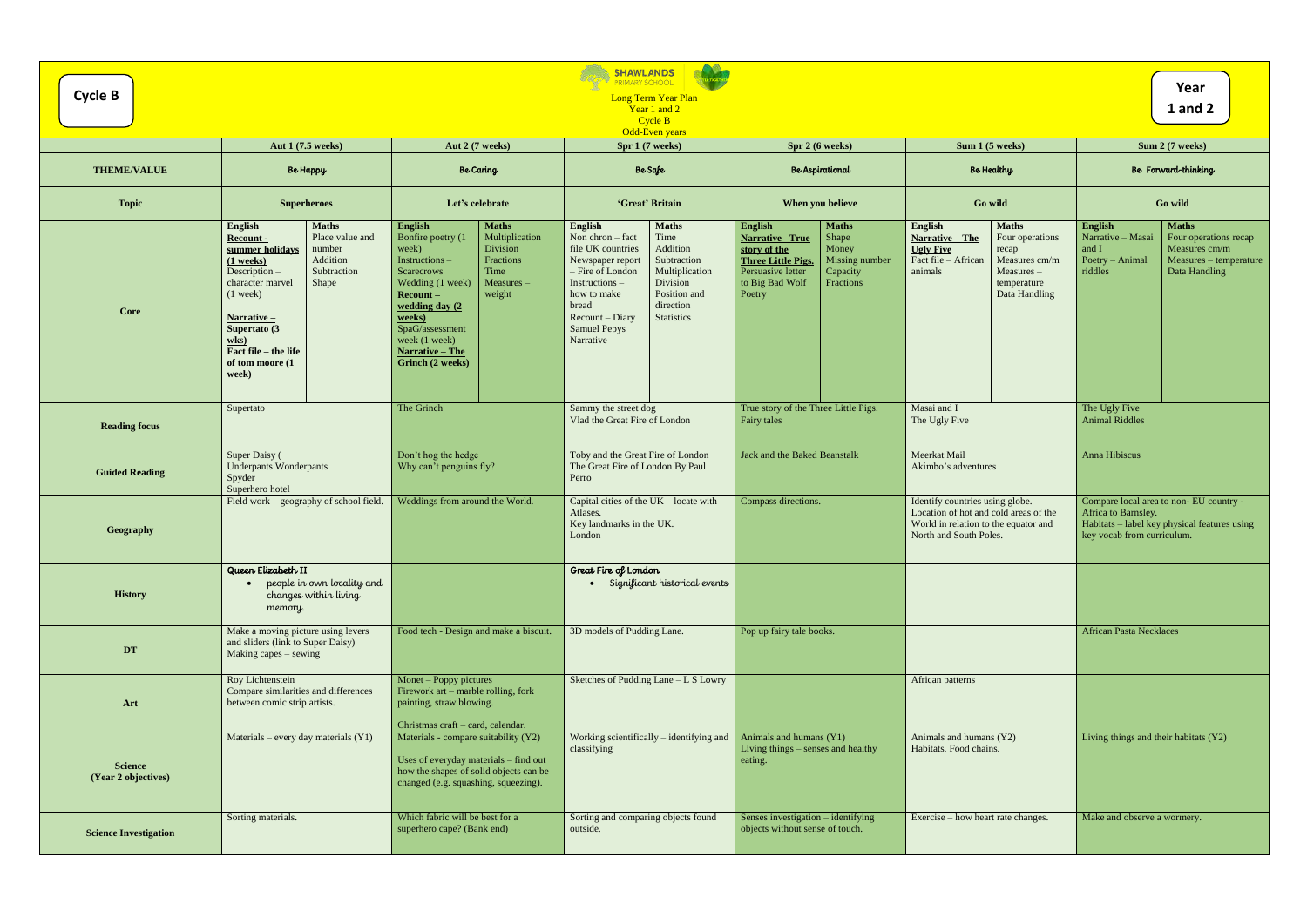|                  | Bee-bots                                                                                                                                                                                                                                                                                                                                                                    | Digital imagery                                                                                                                                                                                                                                                                                                                                                                                                                                                                                 | Introduction to data                                                                                                                                                                                                                                          | Scratch Jr                                                                                                                                                                                                                                                                                                                                                                                               | Stop Motion                                                                                                                                                                                                                                                                                                                                                                                                                              | <b>International Space Station</b>                                                                                                                                                                                                                                                                                                  |
|------------------|-----------------------------------------------------------------------------------------------------------------------------------------------------------------------------------------------------------------------------------------------------------------------------------------------------------------------------------------------------------------------------|-------------------------------------------------------------------------------------------------------------------------------------------------------------------------------------------------------------------------------------------------------------------------------------------------------------------------------------------------------------------------------------------------------------------------------------------------------------------------------------------------|---------------------------------------------------------------------------------------------------------------------------------------------------------------------------------------------------------------------------------------------------------------|----------------------------------------------------------------------------------------------------------------------------------------------------------------------------------------------------------------------------------------------------------------------------------------------------------------------------------------------------------------------------------------------------------|------------------------------------------------------------------------------------------------------------------------------------------------------------------------------------------------------------------------------------------------------------------------------------------------------------------------------------------------------------------------------------------------------------------------------------------|-------------------------------------------------------------------------------------------------------------------------------------------------------------------------------------------------------------------------------------------------------------------------------------------------------------------------------------|
| <b>Computing</b> | Understand what algorithms are;<br>how they are implemented as<br>programs on digital devices; and<br>that programs execute by following<br>precise and unambiguous<br>instructions<br>Create and debug simple programs<br>Use logical reasoning to predict the<br>behaviour of simple programs                                                                             | Use logical reasoning to predict the<br>behaviour of simple programs<br>Use technology purposefully to<br>create, organise, store, manipulate<br>and retrieve digital content<br>Recognise common uses of<br>information technology beyond<br>school<br>Use technology safely and<br>respectfully, keeping personal<br>information private; identify where<br>to go for help and support when<br>they have concerns about content<br>or contact on the internet or other<br>online technologies | Use technology purposefully to<br>create, organise, store, manipulate<br>and retrieve digital content<br>Recognise common uses of<br>information technology beyond<br>school                                                                                  | Understand what algorithms are;<br>how they are implemented as<br>programs on digital devices; and<br>that programs execute by following<br>precise and unambiguous<br>instructions<br>Create and debug simple programs<br>Use logical reasoning to predict the<br>behaviour of simple programs<br>Use technology purposefully to<br>create, organise, store, manipulate<br>and retrieve digital content | Use technology purposefully to<br>create, organise, store, manipulate<br>and retrieve digital content<br>Use technology purposefully to<br>create, organise, store, manipulate<br>and retrieve digital content<br>Recognise common uses of<br>information technology beyond<br>school                                                                                                                                                    | Understand what algorithms are; how<br>they are implemented as programs on<br>digital devices; and that programs<br>execute by following precise and<br>unambiguous instructions<br>Use technology purposefully to create,<br>organise, store, manipulate and retrieve<br>digital content                                           |
| RE               | Christmas Celebrations<br>To think about what we celebrate and how we celebrate.<br>To be able to recount the Christmas story.<br>To explore how Christians celebrate Christmas.<br>To investigate how Christmas is celebrated by Christians around<br>the world.<br>To recap and summarise what we have learnt about Christmas                                             |                                                                                                                                                                                                                                                                                                                                                                                                                                                                                                 | What do Muslims celebrate?<br>To find out about the Islamic New Year.<br>To find out about the Day of Ashura.<br>To find out about Mawlid al-Nabi.<br>To find out about Ramadan.<br>To find out Eid al-Fitr.<br>To find out about the Hajj.                   |                                                                                                                                                                                                                                                                                                                                                                                                          | Who was Buddha?<br>To understand how Siddhartha Gautama came<br>To be known as 'the Buddha'.<br>To recognise Buddhist symbols which explain why Buddha was<br>special.<br>To explain the meaning of a Buddhist parable.<br>To explain what Buddha taught Buddhists about how to live their<br>lives.<br>To recognise where and how Buddhists worship.<br>To understand how and why the life of the Buddha is celebrated<br>during Vesak. |                                                                                                                                                                                                                                                                                                                                     |
| <b>Music</b>     | Hands. Feet, Heart                                                                                                                                                                                                                                                                                                                                                          | Ho Ho Ho                                                                                                                                                                                                                                                                                                                                                                                                                                                                                        | I wanna play in a band                                                                                                                                                                                                                                        | Zoo time                                                                                                                                                                                                                                                                                                                                                                                                 | Friendship Song                                                                                                                                                                                                                                                                                                                                                                                                                          | Reflect, Rewind and Replay                                                                                                                                                                                                                                                                                                          |
|                  | Use their voices expressively and creatively by singing songs and speaking chants and rhymes<br>$\bullet$<br>Play tuned and untuned instruments musically<br>Listen with concentration and understanding to a range of high-quality live and recorded music<br>$\bullet$<br>Experiment with, create, select and combine sounds using the inter-related dimensions of music. |                                                                                                                                                                                                                                                                                                                                                                                                                                                                                                 |                                                                                                                                                                                                                                                               |                                                                                                                                                                                                                                                                                                                                                                                                          |                                                                                                                                                                                                                                                                                                                                                                                                                                          |                                                                                                                                                                                                                                                                                                                                     |
|                  | Keeping / staying safe -<br>Preventing Accidents (tying Shoelaces)                                                                                                                                                                                                                                                                                                          | <b>Relationships-</b><br>Bullying                                                                                                                                                                                                                                                                                                                                                                                                                                                               | <b>Feelings and Emotions-</b><br>Worry and Anger                                                                                                                                                                                                              | <b>Computer Safety -</b><br>Image sharing                                                                                                                                                                                                                                                                                                                                                                | <b>Our World-</b><br>Living in our World and Working in                                                                                                                                                                                                                                                                                                                                                                                  | Hazard Watch -<br>Is it safe to play with?                                                                                                                                                                                                                                                                                          |
| <b>PSHE</b>      | (Barnsley Health Statistic - A & E<br>attendance)<br>Keeping / staying healthy - Healthy<br>Eating healthy and Brushing Teeth <sup>2</sup><br>(Barnsley Health Statistic - 5 year olds<br>with visibly obvious dental decay) -<br>visit from dentist/dental nurse?                                                                                                          | <b>Fire Safety-</b><br>Petty Arson<br><b>Being Responsible -</b><br>Practise makes perfect                                                                                                                                                                                                                                                                                                                                                                                                      |                                                                                                                                                                                                                                                               |                                                                                                                                                                                                                                                                                                                                                                                                          | our world                                                                                                                                                                                                                                                                                                                                                                                                                                |                                                                                                                                                                                                                                                                                                                                     |
| PE               | Bat & ball and Net, Wall, Striking<br>& Fielding<br>Using bat and ball.<br>· Develop agility, co-<br>ordination and balance<br>Tennis, Cricket, Rounders, Table<br>Tennis, Volley Ball                                                                                                                                                                                      | Games-Invasion<br>Developing team games and<br>developing tactics for Attacking V<br>Defending.<br>Team Work/individual<br>Football, Rugby, Benchball,<br>Basketball, Hockey,                                                                                                                                                                                                                                                                                                                   | Gymnastics & Health, Exercise &<br><mark>Fitness</mark><br>Perform dances using simple<br>movement patterns.<br>master basic movements<br>including developing balance,<br>agility and co-ordination,<br>and begin to apply these in a<br>range of activities | Dance and movement<br>Simple movement patterns.<br>Repeat short routine                                                                                                                                                                                                                                                                                                                                  | Bat & ball and Net, Wall, Striking<br><u>&amp; Fielding</u><br>• Using bat and ball.<br>Develop agility, co-<br>ordination and balance<br>master basic movements<br>including running, jumping,<br>throwing and catching, as well<br>as developing balance, agility<br>and co-ordination, and begin to<br>apply these in a range of<br>activities                                                                                        | Athletics and O&A<br>master basic movements including<br>running, jumping and throwing, as<br>well as developing balance, agility<br>and co-ordination, and begin to apply<br>these in a range of activities<br>Master basic movements (running,<br>jumping, throwing and balances)<br>Basic outdoor challenges and<br>competitions |

- 
- 
- 
- 
- 
-